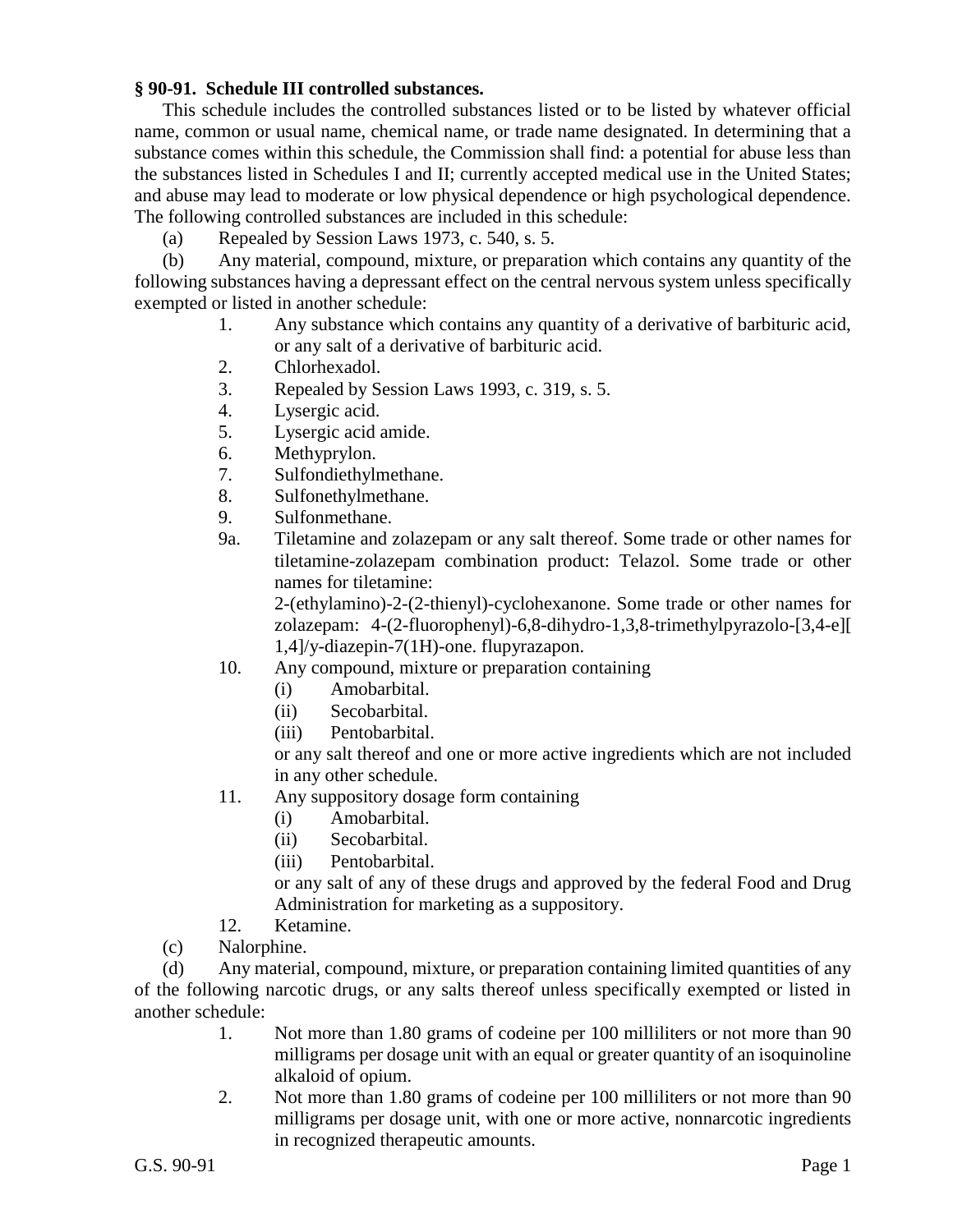- 3., 4. Repealed by Session Laws 2017-115, s. 5, effective December 1, 2017, and applicable to offenses committed on or after that date.
- 5. Not more than 1.80 grams of dihydrocodeine per 100 milliliters or not more than 90 milligrams per dosage unit, with one or more active, nonnarcotic ingredients in recognized therapeutic amounts.
- 6. Not more than 300 milligrams of ethylmorphine per 100 milliliters or not more than 15 milligrams per dosage unit, with one or more active, nonnarcotic ingredients in recognized therapeutic amounts.
- 7. Not more than 500 milligrams of opium per 100 milliliters or per 100 grams, or not more than 25 milligrams per dosage unit, with one or more active, nonnarcotic ingredients in recognized therapeutic amounts.
- 8. Not more than 50 milligrams of morphine per 100 milliliters or per 100 grams with one or more active, nonnarcotic ingredients in recognized therapeutic amounts.
- 9. Buprenorphine.

(e) Any compound, mixture or preparation containing limited quantities of the following narcotic drugs, which shall include one or more active, nonnarcotic, medicinal ingredients in sufficient proportion to confer upon the compound, mixture, or preparation, valuable medicinal qualities other than those possessed by the narcotic drug alone:

> 1. Paregoric, U.S.P.; provided, that no person shall purchase or receive by any means whatsoever more than one fluid ounce of paregoric within a consecutive 24-hour period, except on prescription issued by a duly licensed physician.

(f) Paregoric, U.S.P., may be dispensed at retail as permitted by federal law or administrative regulation without a prescription only by a registered pharmacist and no other person, agency or employee may dispense paregoric, U.S.P., even if under the direct supervision of a pharmacist.

 $(g)$  Notwithstanding the provisions of G.S. 90-91(f), after the pharmacist has fulfilled his professional responsibilities and legal responsibilities required of him in this Article, the actual cash transaction, credit transaction, or delivery of paregoric, U.S.P., may be completed by a nonpharmacist. A pharmacist may refuse to dispense a paregoric, U.S.P., substance until he is satisfied that the product is being obtained for medicinal purposes only.

(h) Paregoric, U.S.P., may only be sold at retail without a prescription to a person at least 18 years of age. A pharmacist must require every retail purchaser of a paregoric, U.S.P., substance to furnish suitable identification, including proof of age when appropriate, in order to purchase paregoric, U.S.P. The name and address obtained from such identification shall be entered in the record of disposition to consumers.

(i) The Commission may by regulation except any compound, mixture, or preparation containing any stimulant or depressant substance listed in paragraphs (a)1 and (a)2 of this schedule from the application of all or any part of this Article if the compound, mixture, or preparation contains one or more active medicinal ingredients not having a stimulant or depressant effect on the central nervous system; and if the ingredients are included therein in such combinations, quantity, proportion, or concentration that vitiate the potential for abuse of the substances which have a stimulant or depressant effect on the central nervous system.

(j) Any material, compound, mixture, or preparation which contains any quantity of the following substances having a stimulant effect on the central nervous system, including its salts, isomers (whether optical, positional, or geometric), and salts of said isomers whenever the existence of such salts, isomers, and salts of isomers is possible within the specific chemical designation, unless specifically excluded or listed in some other schedule:

1. Benzphetamine.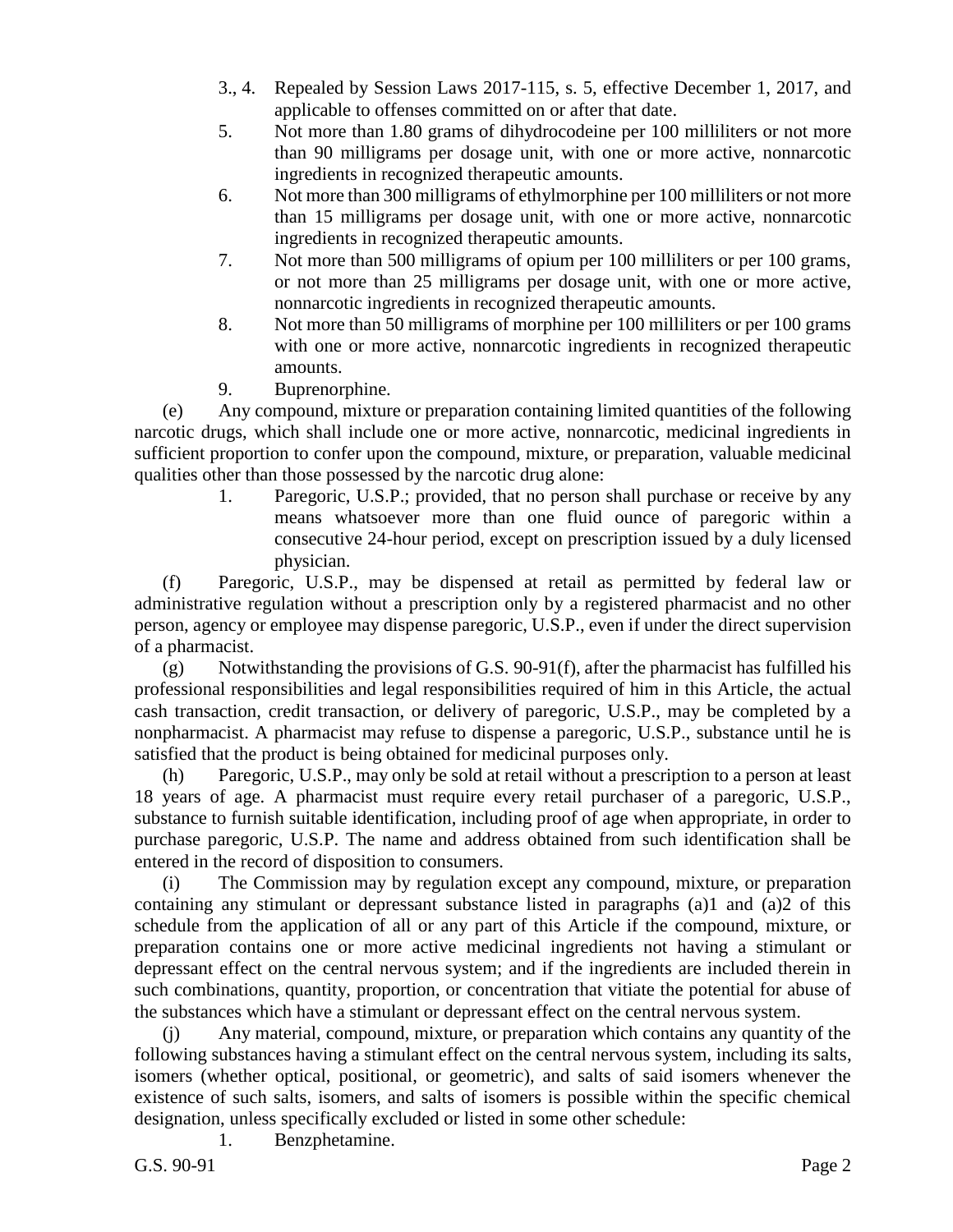- 2. Chlorphentermine.
- 3. Clortermine.
- 4. Repealed by Session Laws 1987, c. 412, s. 10.
- 5. Phendimetrazine.

(k) Anabolic steroids. The term "anabolic steroid" means any drug or hormonal substance, chemically and pharmacologically related to testosterone (other than estrogens, progestins, and corticosteroids) that promotes muscle growth, including, but not limited to, the following:

- 1. Methandrostenolone,
- 2. Stanozolol,
- 3. Ethylestrenol,
- 4. Nandrolone phenpropionate,
- 5. Nandrolone decanoate,
- 6. Testosterone propionate,
- 7. Chorionic gonadotropin,
- 8. Boldenone,
- 8a. Boldione,
- 9. Chlorotestosterone (4-chlorotestosterone),
- 10. Clostebol,
- 11. Dehydrochlormethyltestosterone,
- 11a. Desoxymethyltesterone
	- (17[alpha]-methyl-5[alpha]-androst-2-en-17[beta]-ol) (also known as madol),
- 12. Dibydrostestosterone (4-dihydrotestosterone),
- 13. Drostanolone,
- 14. Fluoxymesterone,
- 15. Formebulone (formebolone),
- 16. Mesterolene,
- 17. Methandienone,
- 18. Methandranone,
- 19. Methandriol,
- 19a. Methasterone,
- 20. Methenolene,
- 21. Methyltestosterone,
- 22. Mibolerone,
- 23. Nandrolene,
- 24. Norethandrolene,
- 25. Oxandrolone,
- 26. Oxymesterone,
- 27. Oxymetholone,
- 28. Stanolone,
- 29. Testolactone,
- 30. Testosterone,
- 31. Trenbolone,
- 31a. 19-nor-4,9(10)-androstadienedione (estra-4,9(10)-diene-3,17-dione), and
- 32. Any salt, ester, or isomer of a drug or substance described or listed in this subsection, if that salt, ester, or isomer promotes muscle growth. Except such term does not include (i) an anabolic steroid which is expressly intended for administration through implants to cattle or other nonhuman species and which has been approved by the Secretary of Health and Human Services for such administration or (ii) chorionic gonadotropin when administered by